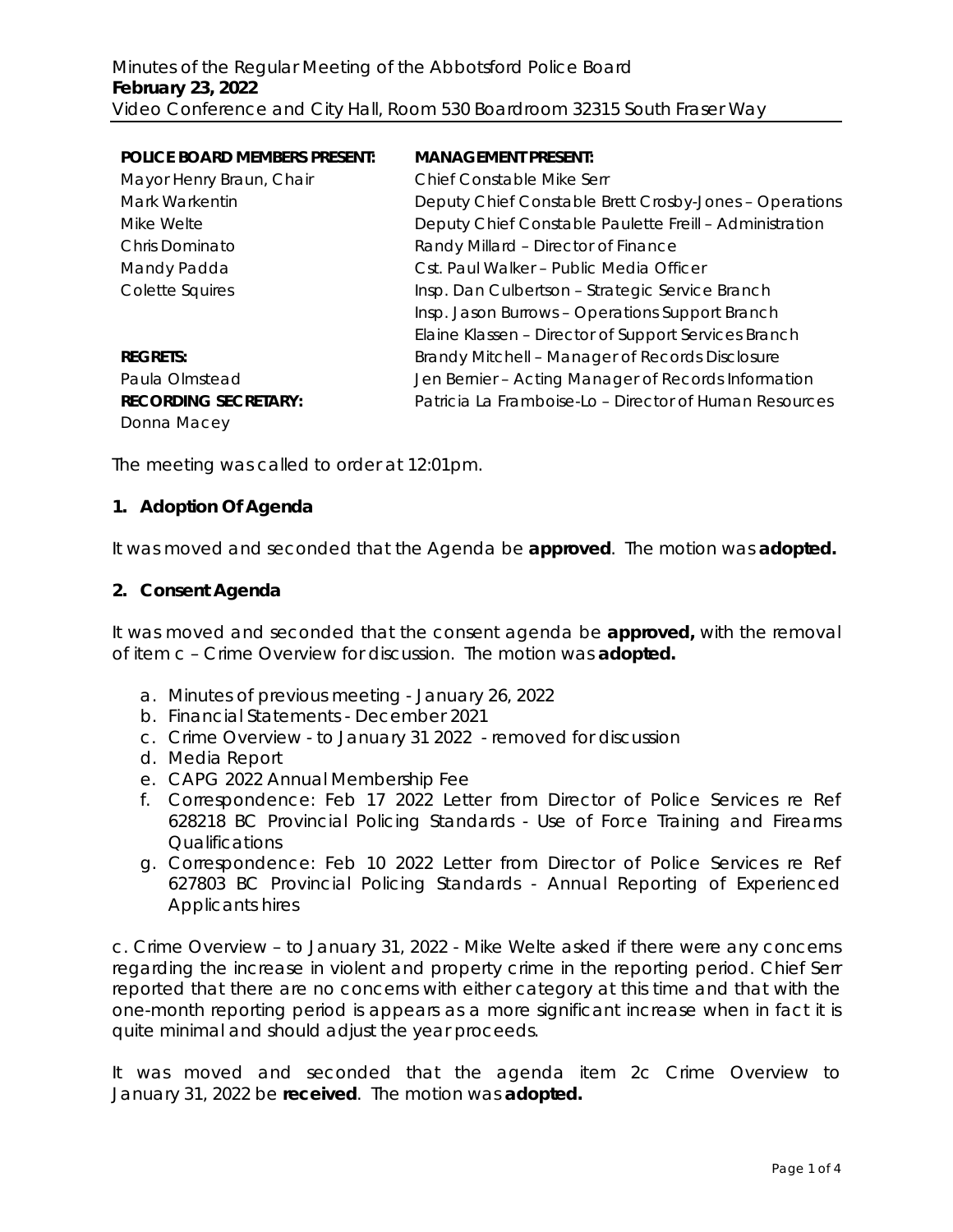### **3. Business Arising Out of Previous Minutes**

None

## **4. Presentation – Support Services Branch: Records Information and Disclosure**

Elaine Klassen introduced the Support Services Branch presenters, Brandy Mitchell and Jen Bernier. Elaine reviewed the organizational chart of the two divisions within the Branch.

Brandy Mitchell provided an overview of the Records Disclosure section, reviewing the responsivities of each of the following positions:

- Court Liaison Officers liaison between AbbyPD, Crown Counsel, and the Courts. Responsible for ensuring all reports to Crown are accurate with respect to evidence and witness information. Involved in the planning, development, and training for Front Line Policing with respect to the new Crown-Police MOU.
- Audio Transcription responsible for transcribing audio and video recordings, as well as coordinating the outsourcing of transcripts to meet Crown disclosure **requirements**
- Freedom of Information The Analysts receive, prioritize and processes requests for records and information according to the Freedom of Information and Protection of Privacy Act.
- CPIC Unit responsible for receiving, entering, modifying, and transmitting confidential information pertaining to property, vehicles, and persons into the Canadian Police Information Centre (CPIC).

Jen Bernier provided an overview of the Records Information section, reviewing the responsivities of each of the following positions:

- Quality Assurance Readers Read and score all files as per established policy. Complete monthly Uniform Crime Reporting/CCJS statistical reports, corrections and errors, and submit statistics to the CCJS in accordance with procedures and timelines.
- Transcribers provides quality assurance in the first instance by verifying the integrity of the Master Name Index from the Mobile Reporting Environment into the PRIME Records Management System. Transcribe files as they come through the MRE into PRIME.
- MNI / Non-Disclosure Coordinator responsible for reviewing and maintaining the integrity of entries in the Master Name Index (MNI) and coordinating file Non-Disclosure compliance. Coordinates electronic ViCLAS submissions and drug disposal authorizations. Processes records suspensions from the Parole Board. Processes records removal requests.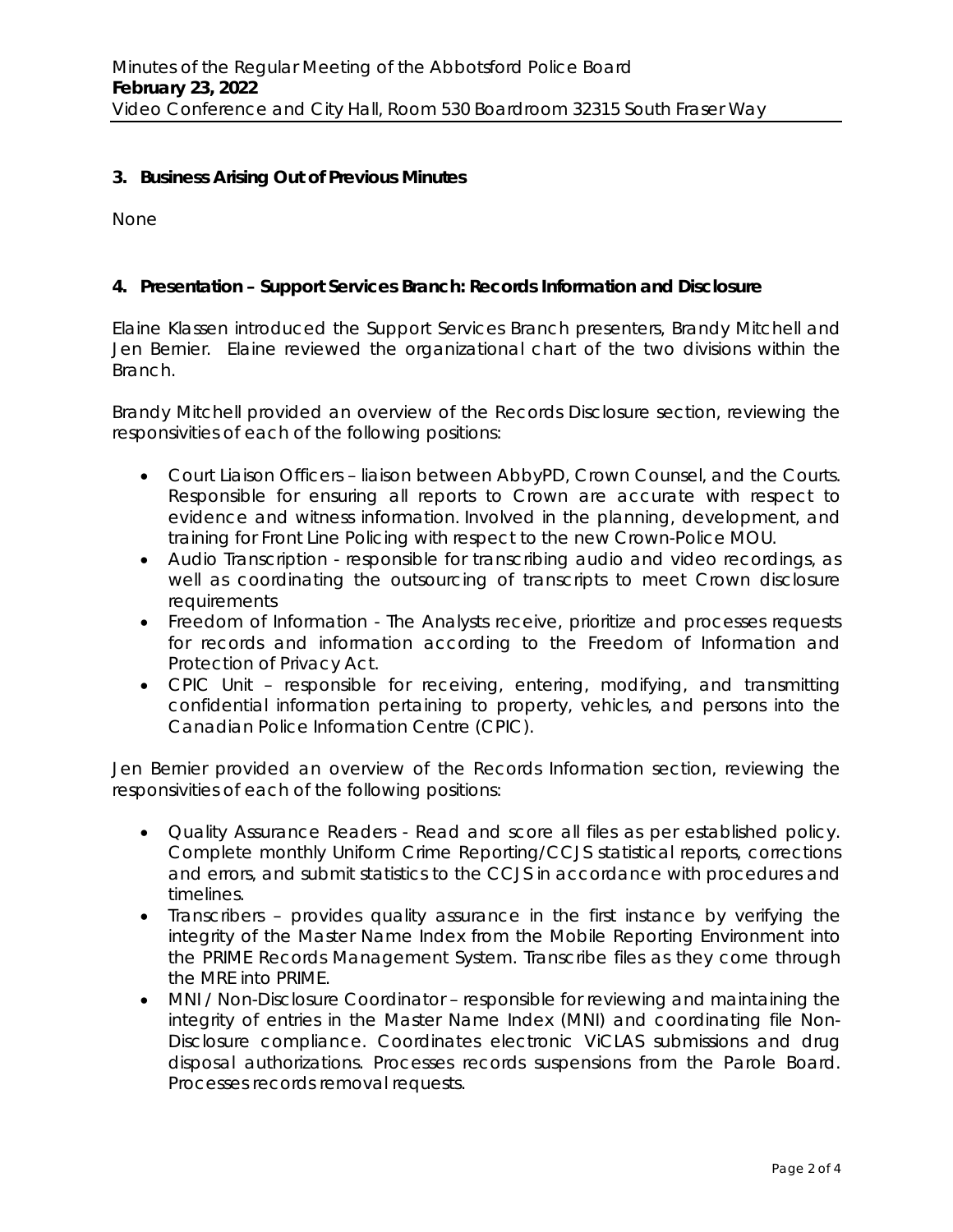- Records Front Counter provide clerical front line customer service to the department, the public, and various outside agencies. Process Police Information Checks (PICs), civilian fingerprints, and operate switchboard.
- Casual staff Provide relief coverage for full-time positions; majority of our Casual Staff are trained in a variety of positions: Transcription, Public Service Counter, Audio Transcription and Records Front Counter. Most Full-Time Teamsters staff started out as a casual employee.

Action: review postings and process for recruitment on AbbyPD website.

#### **5. Convoy Demonstrations**

Chief Serr reviewed the convoy demonstration situation that is occurring across Canada. He noted that Insp. Burrows recently received his gold command accreditation for managing public order at events. Insp. Culbertson reported that the convoys have been coming through Abbotsford and overpasses and in response the Strategic Service Branch which covers special events has been liaising AbbyPD Intelligence Unit and the Real Time Intelligence Centre (RTIC) to receive live time updates on the convoys and potential public demonstrations. An operational plan is in place to address the public demonstration events with traffic diversion and resource deployments where appropriate. Also provided information through the provincial government to members on the *Emergency Measures Act,* enforcement actions, and arrestable criminal code authorities, should they engage a legal protest. AbbyPD is engaged in a provincial anti-mandate coordinate call group to work with the provincial and municipal partners. AbbyPD is engaging with the community and protesters to assess and understand motivations and to date there have been no issues.

### **6. Chief's Report**

Chief Serr reported on the following matters:

- Abbotsford Police Foundation reviewed the history, events, and fundraising that the APF has worked hard to raise funds for specialty equipment and programs for the AbbyPD.
- Polar Plunge for Special Olympics BC March 16, 2022
- Cops for Cancer fundraising ; seven (7) members representing AbbyPD.
- JIBC at the next graduation on March  $11<sup>th</sup>$  there will be a presentation of an inaugural award - *BC Police Academy Patrol Tactics Memorial Award* in memory of Constable Larry Young and Constable John Davidson.

### **7. ARJAA Update and new Board representative**

Mark Warkentin reported on the recent board meeting. There is a policy that is being worked on which outlines how AbbyPD refers files to ARJAA. The referrals involve youth and adults. It was agreed that Mandy Padda will take over as the ARJAA representative.